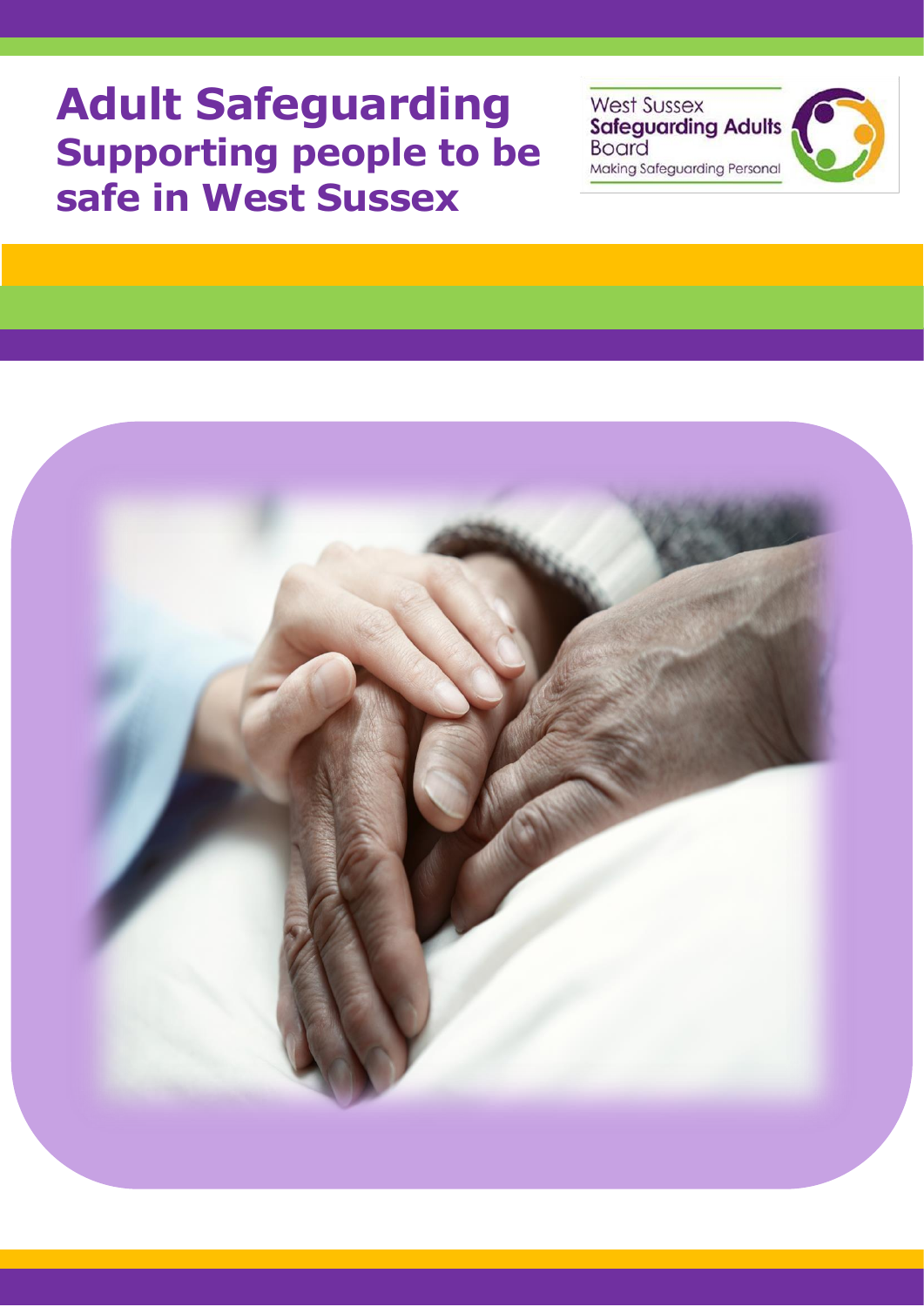# **What is Safeguarding?**

The Local Authority has a legal duty to make enquiries when an adult could be or is at risk of being abused or neglected. This protects your right to live safely, free from abuse and neglect, including aiming to prevent and stop abuse and harm where possible.

## **What is Making Safeguarding Personal?**

This is about making sure that you are fully involved in working out the best way of helping you keep safe. With you, the safeguarding process will:

- Consider your circumstances
- Listen to you and take you seriously
- Ask you what you want to happen
- Help you to make choices and reach your own decisions
- Help you find an advocate if needed
- Keep you informed and involved
- Tell you what will happen next

The process will involve talking to you regularly to see if anything has changed. There will also, be a check to ask if what you wanted has happened. The Local Authority call these 'safeguarding enquiry outcomes.'

## **Who is safeguarding for?**

Any adult who appears to have care and support needs and, cannot protect themselves because of their care and support needs and, is at risk of or is experiencing abuse or neglect.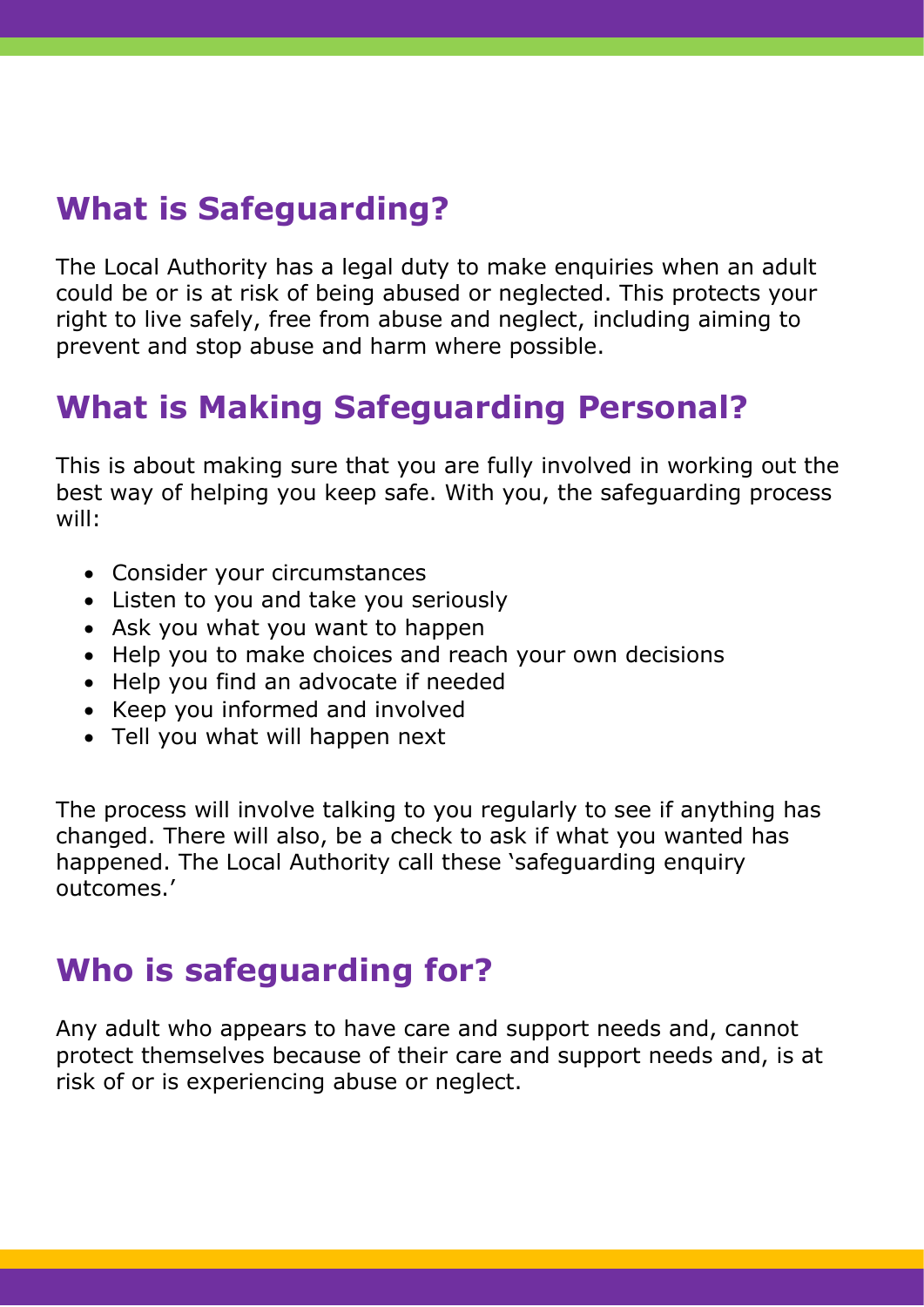## **What is abuse and neglect?**

- May be something that happens once or multiple times.
- Can be caused by anyone, someone you know, another adult with support needs, a professional or a stranger.
- Can happen anywhere, including your own home, a care home, health setting or in a public place.

# **Types of abuse:**

**Physical abuse** includes; hitting, kicking, burning, giving you the wrong medication or medication, you don't need.

**Sexual abuse** includes; unwanted sexual contact such as touching or kissing, taking, or sending sexual pictures.

**Financial abuse** includes; stealing money or possessions, not letting you have money or telling you what to spend it on.

**Neglect** includes; not getting the help, food, or healthcare you need.

**Self-neglect** includes; not looking after your own needs, or not wanting help offered to you.

**Psychological/Emotional abuse** includes; shouting, threats, cyber bullying.

**Discrimination** includes; threats, insults, harassment, or abuse based on disability, age, ethnicity, gender, religion, or sexuality.

**Domestic abuse** includes; any form of abuse from anyone that you live with, including ex-partners.

**Modern Slavery** includes; working without being paid or not being paid enough

**Organisational abuse** includes; poor care or poor practice in a care home or from a care organisation that are providing you care and support which leads to harm being experienced.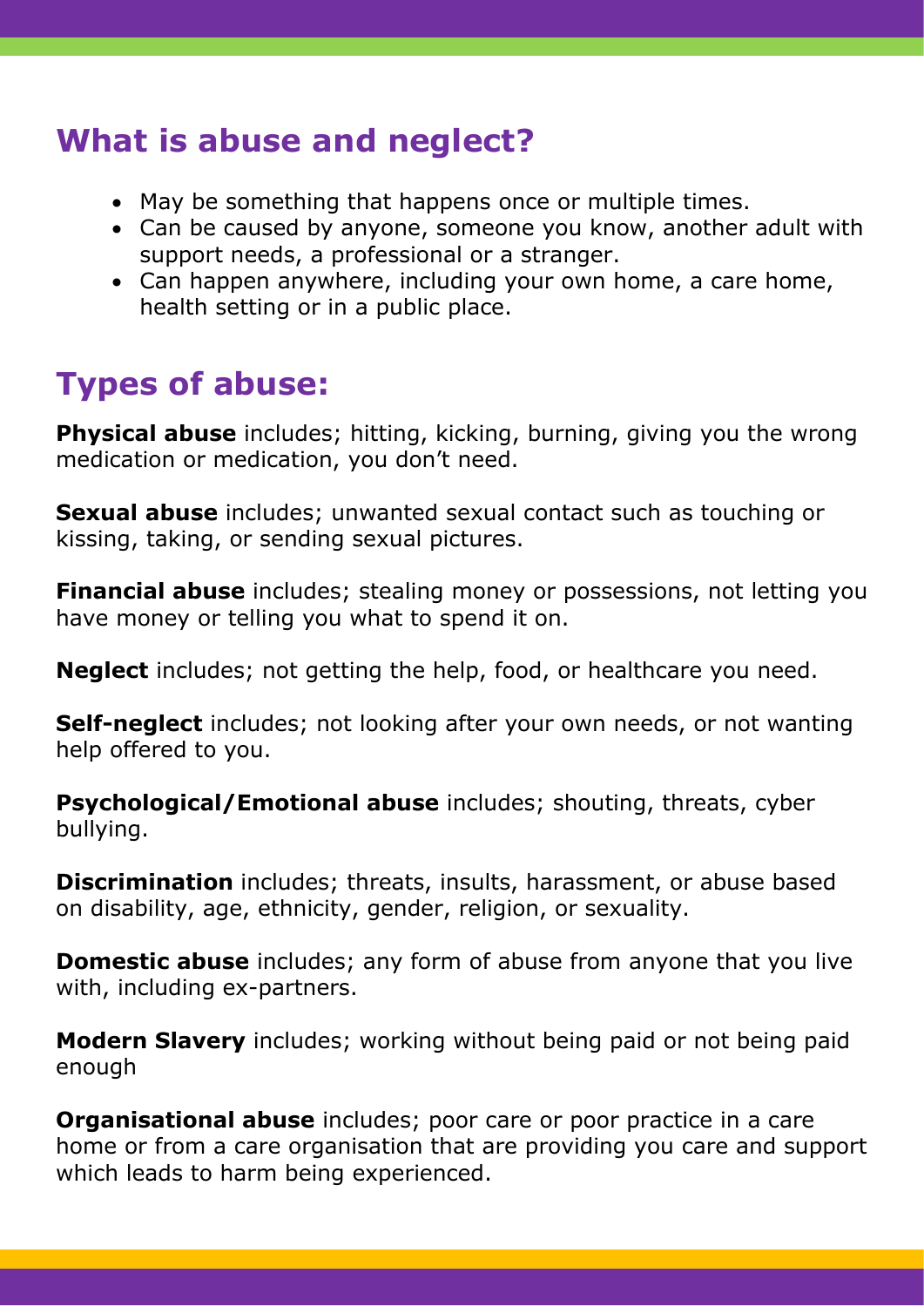#### **What happens when a safeguarding concern is made?**

When the Local Authority receive a concern about possible abuse or neglect, a member of staff will contact you to discuss the concerns in more detail.

To make a plan to help you, you will be asked:

- To share as much as possible about what may be worrying you.
- If there are specific things which you would like to happen.

If needed and you agree, there will be a Safeguarding Enquiry to look into what has happened and help make a plan to support you to be safe.

If you do not want an Enquiry, but other people may be at risk, the Local Authority may still need to look into this, but they will let you know what they do.

### **Safeguarding concerns for young people**

For young people aged between 17.5 years old and 18, who are/may be at risk of abuse or neglect, a safeguarding concern needs to be made to the Local Authority.

Once the concern has been considered, a manager will decide if the concern should be looked at by the Children's Safeguarding Team or the Adults Safeguarding Team. You can find out more about this in the West Sussex Safeguarding Adults Board's, [Safeguarding Young People 17.5+](https://www.westsussexsab.org.uk/media/aghmehrs/safeguarding-young-people-17-5-protocol.pdf)  [Protocol.](https://www.westsussexsab.org.uk/media/aghmehrs/safeguarding-young-people-17-5-protocol.pdf)

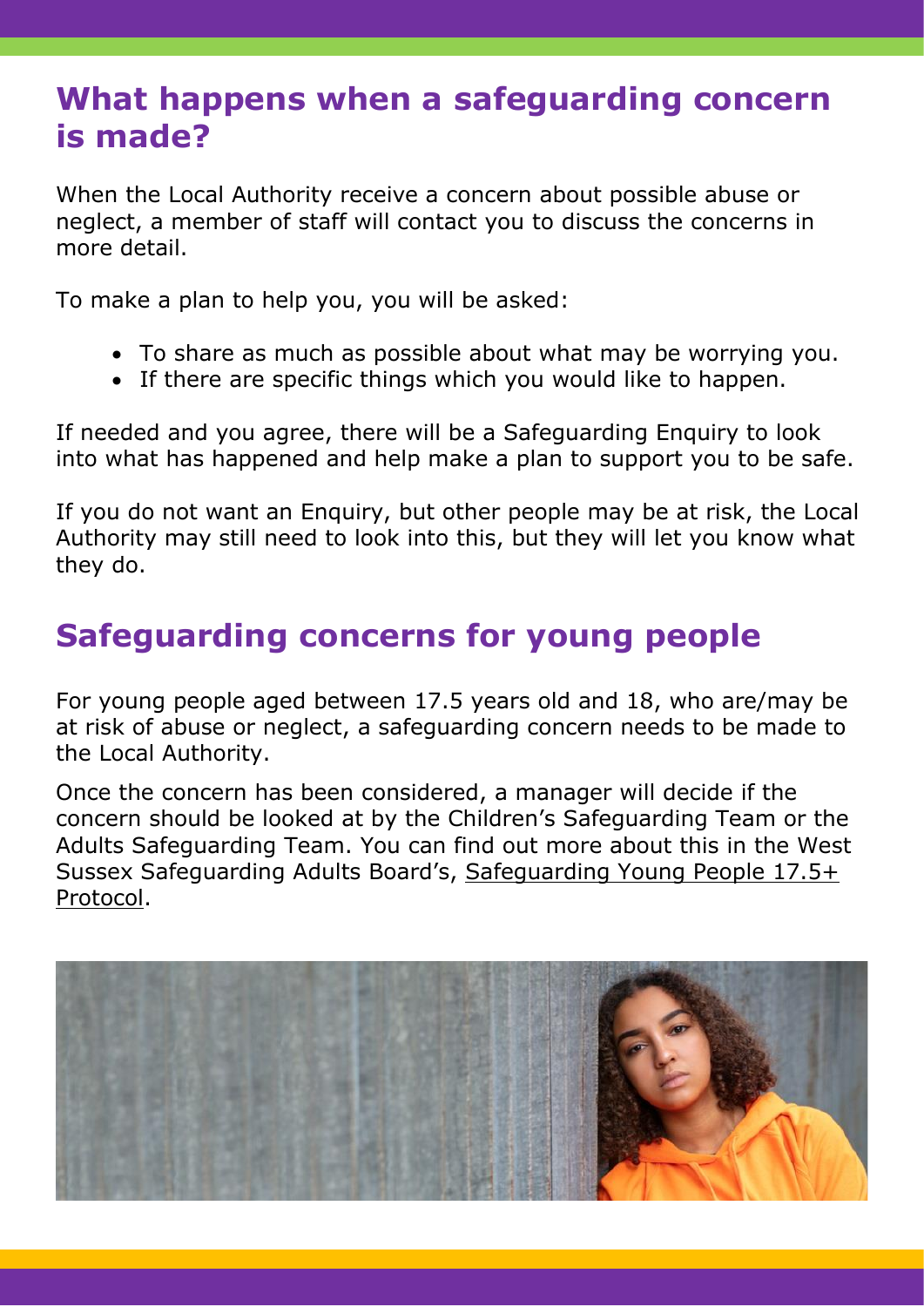### **Involvement and support**

If you need support, the Local Authority will ask who you would like this to be from. It could be a family member or friend or advocate.

An advocate is someone who supports you to express your views and wishes.

In certain situations, when the Local Authority has particular concerns about your safety and risk, they may ask to speak with you on your own.

# **Mental Capacity**

Mental capacity means being able to make your own decisions. If the Local Authority thinks that you may lack capacity, they will carry out an assessment to check this.

If the assessment shows you lack capacity, the Local Authority will ask if there is anybody that you would like to speak to on your behalf.

If there is not anybody, the Local Authority will ask an Independent Mental Capacity Advocate (IMCA) to meet with you, to listen to your views, feelings, beliefs and values and then tell the Local Authority what you want to happen.

#### **What you want to happen**

It is important to understand what you want to happen. This could include:

- Stopping the abuse or neglect
- Avoiding the abuse
- Feeling safe
- Recovery or feeling better
- Having control
- Knowing how to ask for help
- Receiving an apology
- Knowing it won't happen to anyone else
- Have support from the police if a crime has been committed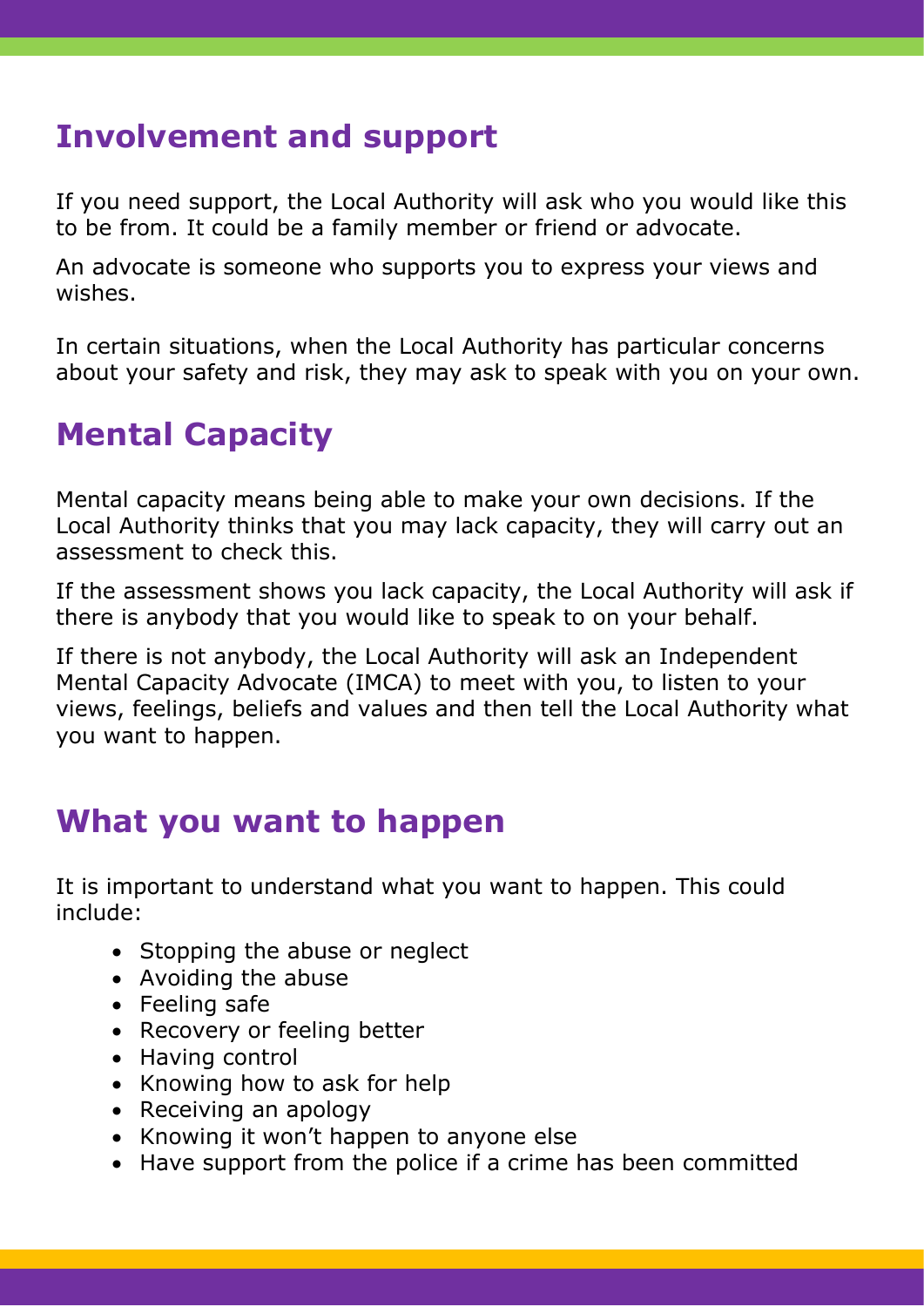#### **What happens at the end of a safeguarding enquiry?**

A member of staff from the Local Authority will:

- Tell you when the enquiry ends.
- Check whether you have achieved what you wanted.
- Check that you understand what you can do if you have any concerns or difficulties.
- Discuss with you whether to review your safeguarding plan at a later date.
- Check that you now feel safe.
- As you or your representative to provide confidential feedback about the safeguarding process so that the Local Authority can understand and learn of the experiences of Adults they are helping.